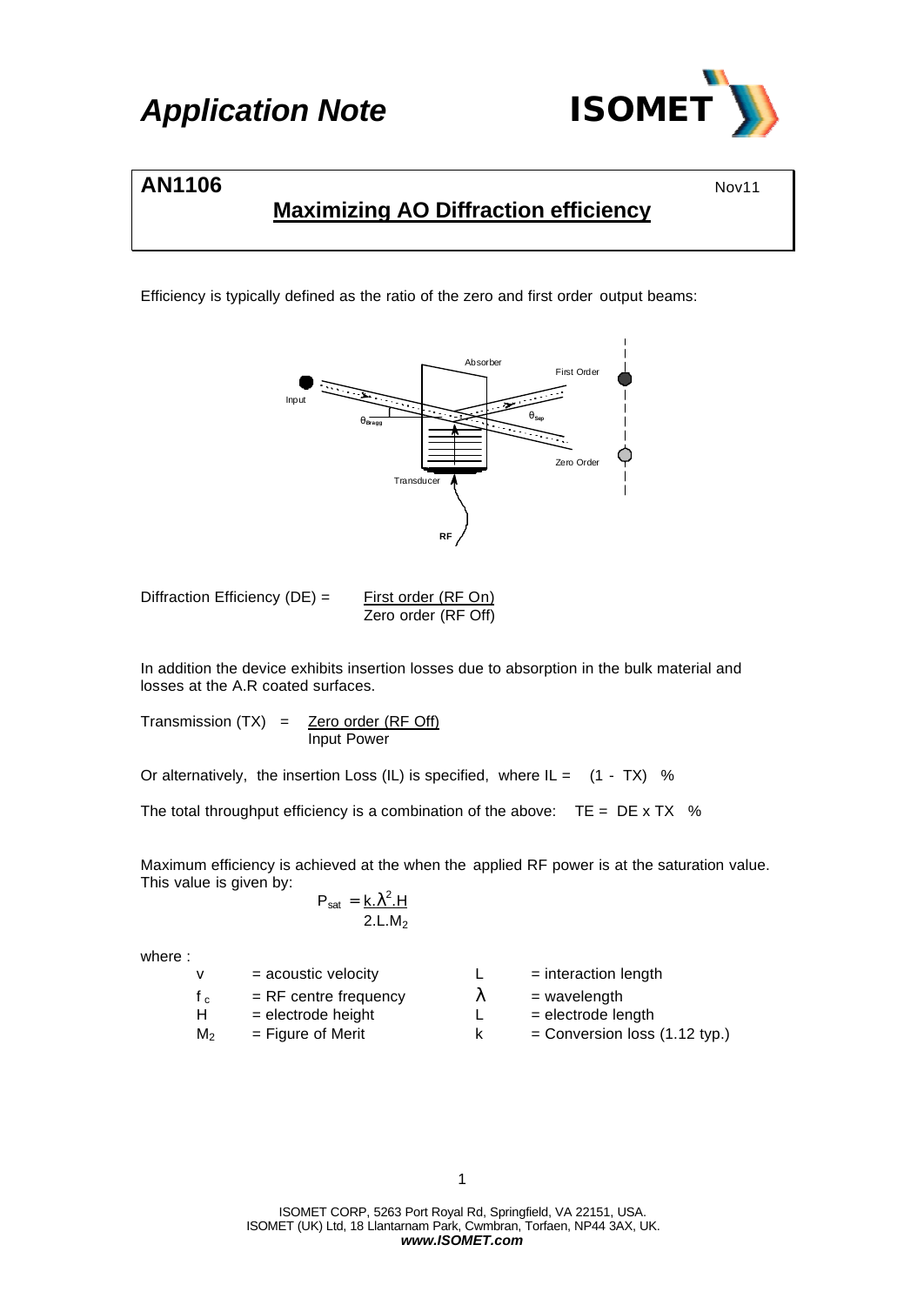# *Application Note ISOMET*



#### **Drive Power Characteristic**



As can be seen from the curve above, applying RF power in excess of Psat will cause a decrease in first order intensity (a false indication of insufficient RF power)

#### **DO NOT operate beyond Psat. This will cause excessive thermal effects and may damage the AO device**

**It is important to set the input Bragg range and laser beam position correctly BEFORE optimizing the efficiency by adjusting the RF power.**

The correct sequence is:

- 1: Set beam height in aperture
- 2: Adjust Bragg Angle at low RF power
- Set RF Power

Specific values for beam height and Bragg angle are given in the appropriate device data sheets.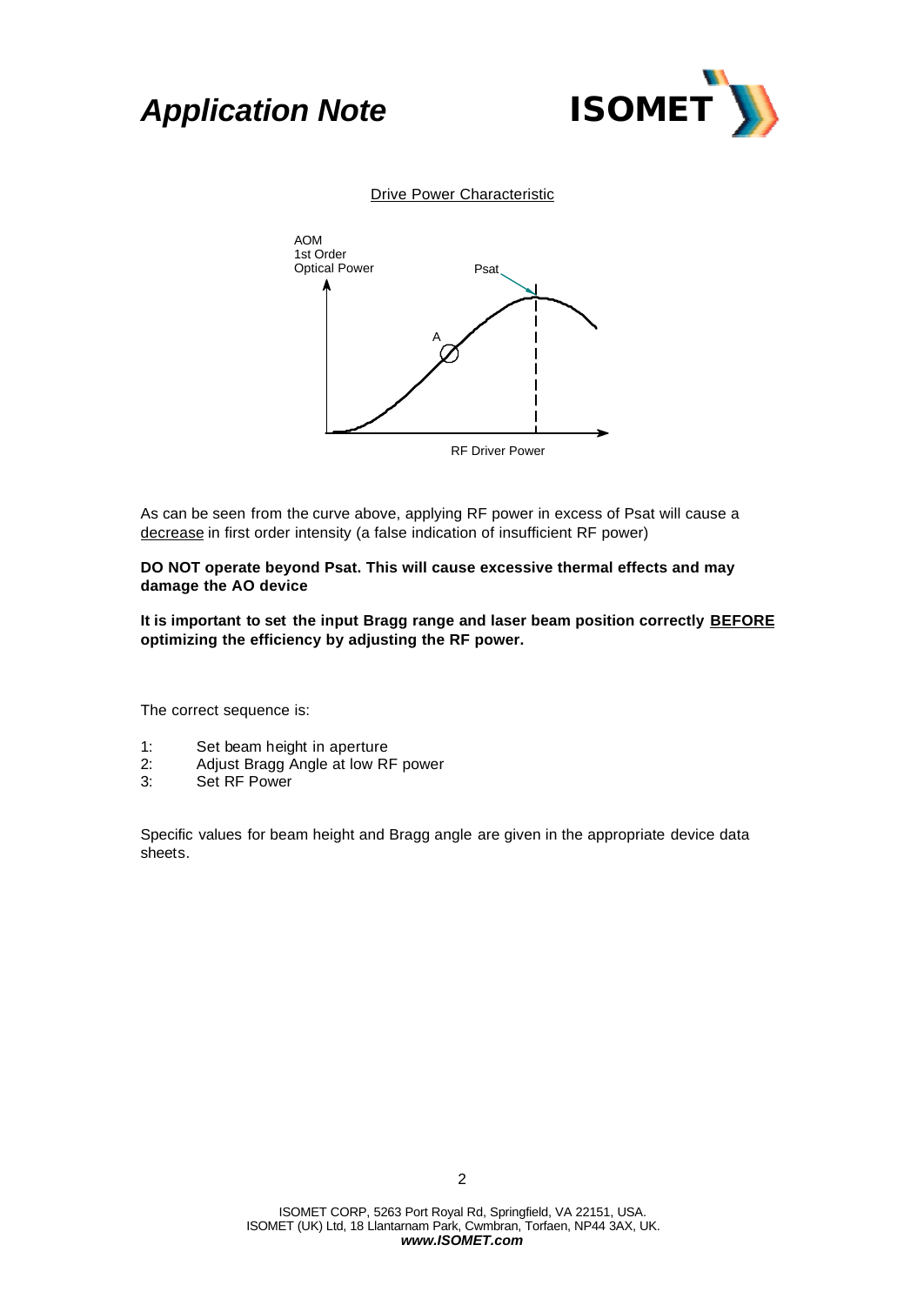# *Application Note ISOMET*



#### **1: Beam Height and Position**

Ensure beam is on the acoustic axis and central to the aperture width.

Diagram below shows a generic AO crystal outline and the acoustic column position. Best results are achieved when the laser is placed over the AOM Bragg pivot point (this is usually above a dowel pin hole in the base) and at a height (D) above the base that is on the active aperture center line.



Input Beam Location

Y axis : Centre the beam in Active Aperture height H, on centre line D mm above base X axis : Not critical but avoid clipping device cover

(See AO data sheet for dimension D)

### **2 : Bragg Angle adjustment**

For accurate Bragg alignment set the initial RF power to a low level, so that the AOM is operating in the linear region ( e.g. Area 'A' in the Drive Power curve above)

As a guide, use approximately half the drive power stated in the AO data sheet.

Maximize the efficiency by carefully rotating the AO device with respect to the input laser beam.

The angular adjustment is quite sensitive

The exact Bragg angle is given by:

$$
\theta_{\rm B} = \frac{\lambda_{\rm L} f_{\rm c}}{2 \cdot v}
$$

Diagram below shows the Bragg angle setting for the AOM600 operating at centre frequency of 50MHz.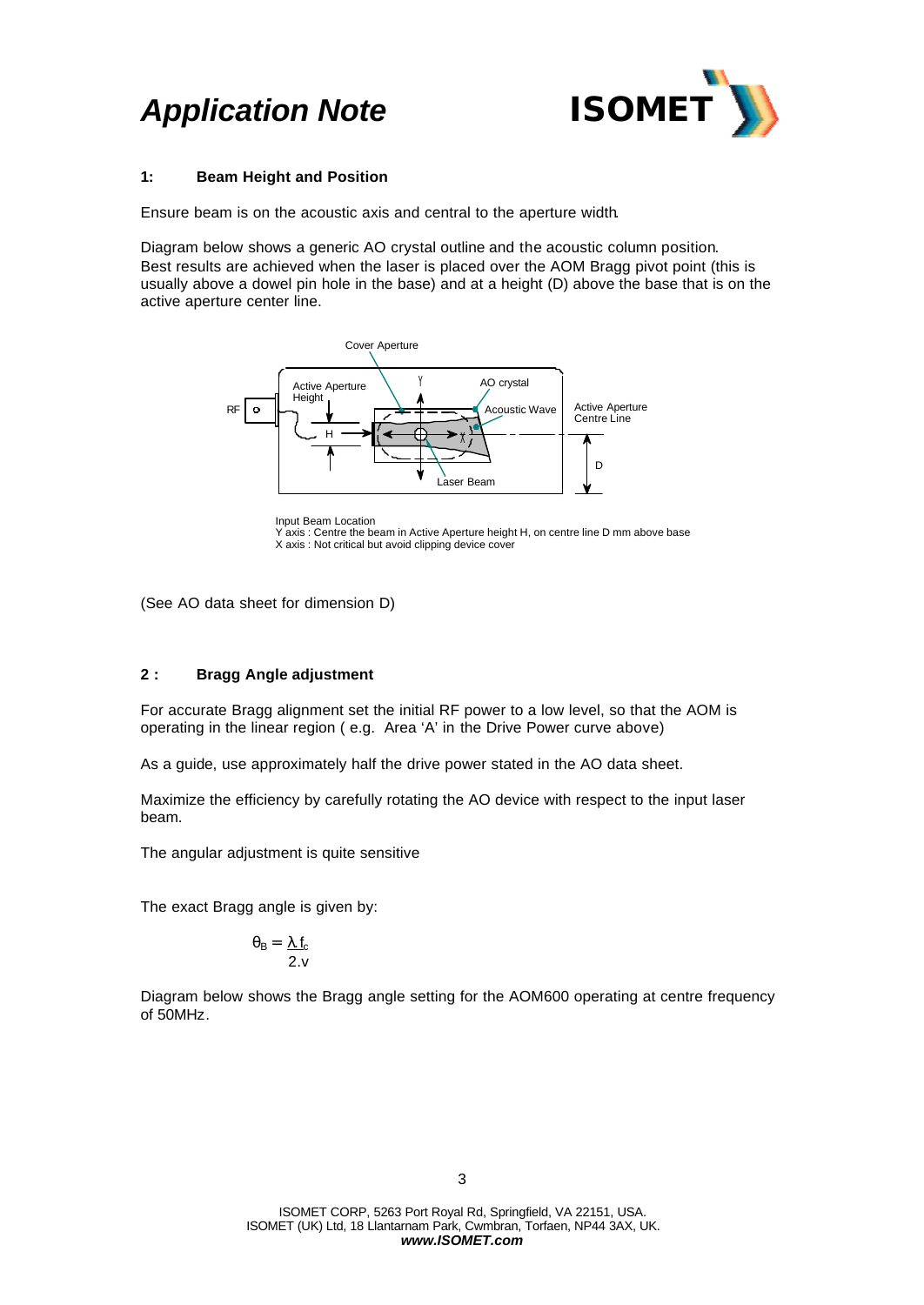## *Application Note ISOMET*





### **3: RF power Set**

AFTER the beam position and Bragg angle have been optimised, slowly increase the RF power (rotate PWR ADJ CW) until the first order laser intensity stops increasing and reaches the saturation power level; Psat.

[For applications with a diverging or converging input beam in the AOM, the correctly adjusted Bragg angle condition is indicated when the zero order shows a characteristic dark line through the middle of the beam at or near the Psat drive level]

Note:

All AO devices are limited by the total RF power dissipation.

The RF drive power increases with the square of the wavelength. In some cases the Psat power is higher than the safe operating maximum limit for the AO device. In such cases the diffraction efficiency is limited by the applied drive power rating.